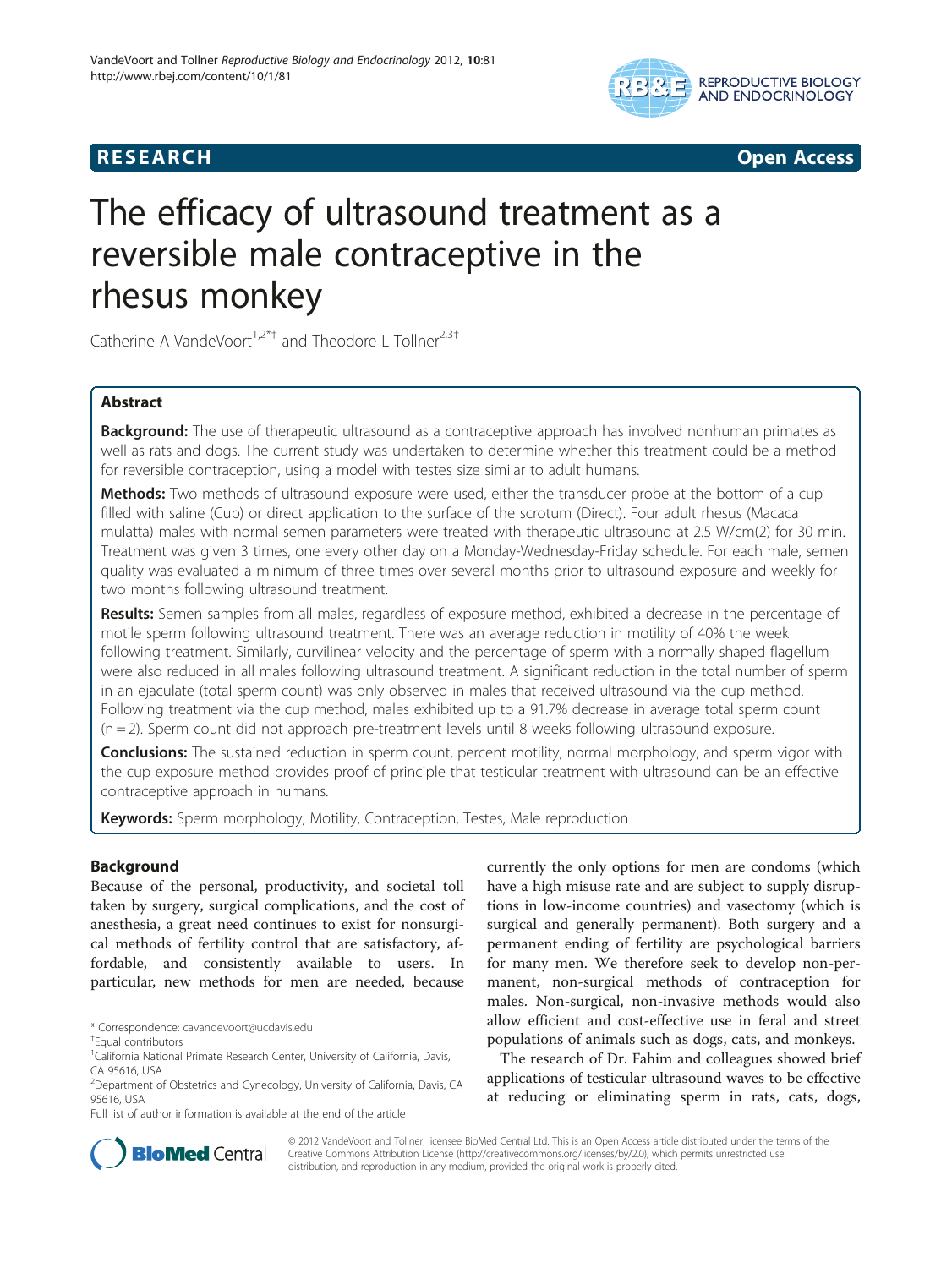<span id="page-1-0"></span>rabbits, monkeys, and man [[1-6](#page-5-0)]. Fahim demonstrated that testicular exposure to "low intensity" therapeutic ultrasound, consistent with ultrasound properties applied in physiotherapy of soft tissue and tendon damage [[7,](#page-5-0) for review], resulted in complete and prolonged cessation of sperm production without affecting circulating levels of testosterone [\[1,2](#page-5-0)]. In rats, dramatic degeneration of seminiferous tubule epithelium coincided with loss of sperm production and appeared to occur through both temperature-dependent and independent mechanisms following a single 10 min exposure to ultrasound [[1\]](#page-5-0). With dogs and cats, similar effects on tubule morphology and spermatogenesis were observed following two to three serial exposures of ultrasound [\[2](#page-5-0)]. Recovery of sperm production to pretreatment levels was observed in both rats and monkeys, depending upon the ultrasound intensity, duration, and coupling medium used in these studies [\[3,4\]](#page-5-0).

In order to translate this technique to application in men, it is essential to replicate Dr. Fahim's work to determine first, whether the effect could be confirmed in an independent laboratory with currently available sonicating equipment, and second, if ultrasound could be shown to be an effective method of contraception in a non-human primate species with testes of similar size to those of men. The average testicular volumes of rhesus monkeys (Macaca mulatta) chosen for this study were consistent with volumes reported for rhesus monkeys in prior studies [\[8,9\]](#page-5-0), and within the upper range of testicular volumes measured for healthy adult human males [\[10,11](#page-5-0)]. Furthermore, rates of sperm production (based on total sperm numbers in an ejaculate) in rhesus monkeys [\[12\]](#page-5-0) are similar to average rates of sperm production in provenfertile men [\[13\]](#page-5-0). Therefore, the ability of testicular ultrasound to suppress spermatogenesis in the rhesus monkey is a particularly relevant proof of principle for application of this method in human contraception.

# Methods

# Animals

Four adult male rhesus monkeys (Macaca mulatta) were housed at the California National Primate Research Center as pairs in outdoor "corn crib" enclosures. Males were fed Purina monkey chow and water *ad libitum*. Males were sexually mature, ranging in age from 6 to 15 years and in weight from 10 to 15 kg. All procedures for maintenance and handling of the animals were reviewed and approved in advance by the Institutional Animal Use and Care Administrative Advisory Committee at the University of California at Davis. The males were trained to chair restraint, and semen was collected by direct penile stimulation with a Grass 6 stimulator equipped with electrocardiogram pad electrodes (30– 50 V, 20 ms duration, 18 pulses/sec) as previously

| Method        | Animal | Avg. Testicle<br>Vol (ml) | % Inhibition of Total<br><b>Sperm Count</b> |
|---------------|--------|---------------------------|---------------------------------------------|
| Cup           |        | 25.1                      | 94.1%                                       |
|               | 2      | 321                       | 76.9%                                       |
| <b>Direct</b> | ς      | 35.7                      | No Inhibition                               |
|               | 4      | 178                       | 497%                                        |

The % inhibition of total sperm count with treatment was determined for each male by dividing the average total sperm count derived from the first three evaluations following US treatment by the average total sperm count derived from the three pre-treatment semen evaluations x 100.

described [\[12](#page-5-0)]. Samples were allowed to liquefy for 30 minutes before processing.

Testes volume was determined for all males on the same day, prior to ultrasound exposure. The height  $(h)$ , length  $(l)$ , and width  $(w)$  of each testis was measured with calipers. The formula for estimating volume of an ellipsoid (  $4/3\pi \times l/2 \times w/2 \times h/2$ ) was applied to these measurements and averaged across both testes for each male (Table 1).

# Ultrasound exposure

Therapeutic ultrasound treatments were performed with a PHYSIOMED Elecktromedizin AG unit, model: vetrison portable (Schnaittach, Germany). Exposures were  $2.5 \text{ W/cm}^2$  for 30 min for all males, 3 times, every other day on a Monday, Wednesday, Friday schedule. Two methods of exposure were used: 1) Cup method  $(N = 2)$ : Animal's scrotum/testes positioned in the cup and sound waves emitted from the transducer at the base of the cup through a media solution of 3% NaCl before radiating the testes; 2) Direct method  $(N = 2)$ : Application of the probe directly to the scrotum/testes surface in a continuous, circular manner.

# Semen collection and analyses

Semen samples were collected at weekly intervals from each rhesus monkey; three samples prior to and 9 samples following therapeutic ultrasound exposure. All semen specimens were evaluated according to previously published techniques. Semen volume, sperm density, and percentage of motile sperm were measured according to WHO 1987 methods [[14](#page-5-0)[,15\]](#page-6-0). From these measures, the total sperm count (sperm density x semen volume) and total normal count (sperm density x% morphologically normal sperm) were determined. Ten μl drops of washed sperm were layered onto glass slides, dried, and stained with the method of Papanicolaou [[16](#page-6-0)] and two hundred sperm per specimen were scored for various categories of abnormal forms according to Tollner et al. [[17](#page-6-0)]. For computer assisted measurements of sperm motion characteristics (CASA), sperm were washed and videomicrography was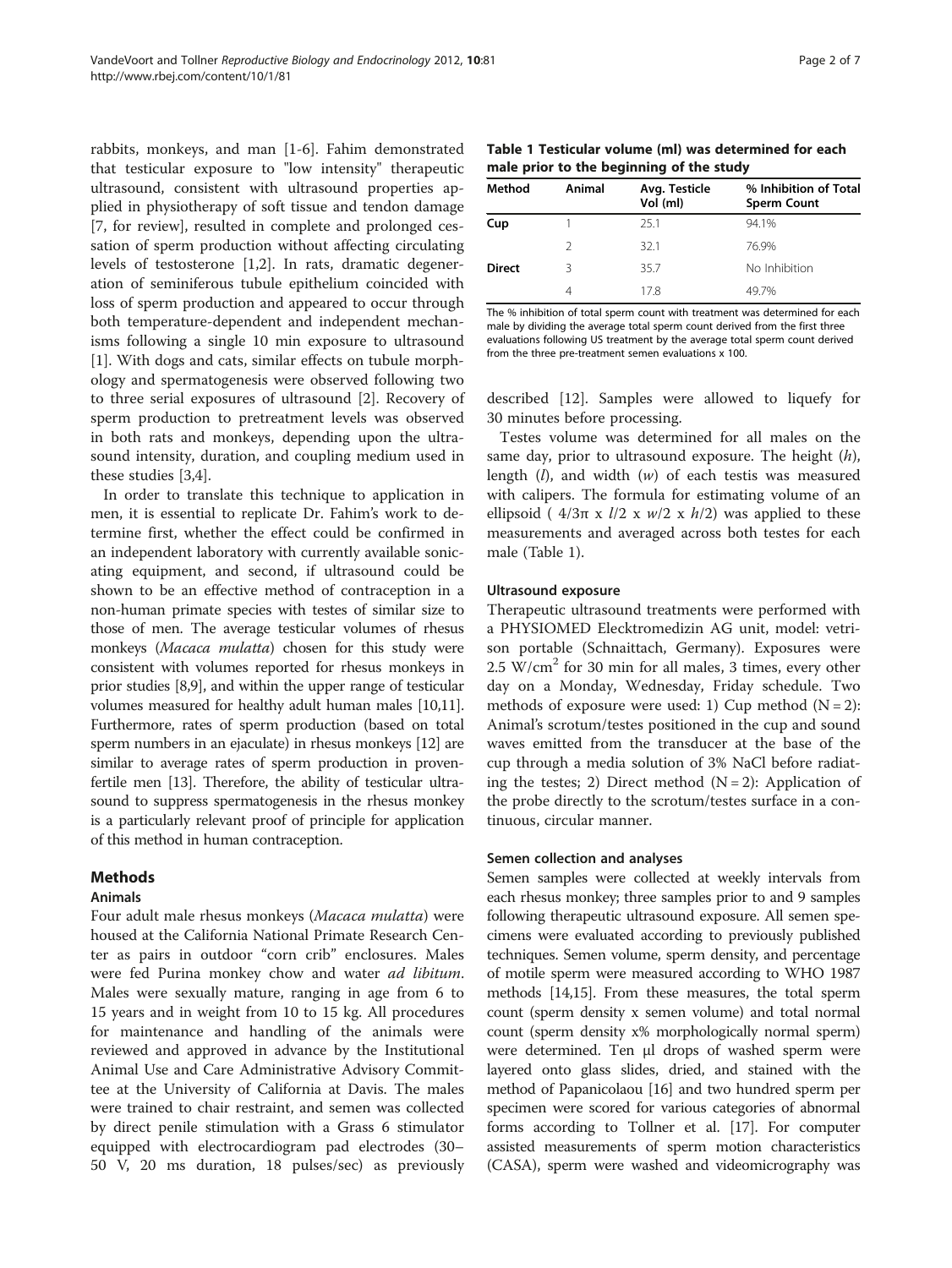<span id="page-2-0"></span>performed as described previously [\[17,18](#page-6-0)]. Motion characteristics of the recorded sperm were analyzed with the HTM Ceros, version 10.9d (Hamilton Thorne Biosciences Inc.). At least 200 sperm per semen sample were analyzed for curvilinear velocity (VCL), straight-line velocity (VSL), linearity (LIN), and amplitude of lateral head displacement (ALH).

# Results

Table [1](#page-1-0) details the average testicle volume for each male and the percent inhibition of the total sperm count for each male after ultrasound treatment. There were no differences in testicular volume between treatment methods, but the cup methods produced greater inhibition of total sperm count.

The cup method was generally more effective than the direct method (Figures 1 and [2](#page-3-0)) and suppressed total normal sperm count for 7–8 weeks with a maximal average inhibition of sperm numbers of 93%. The cup method also resulted in a transient reduction of sperm motility and reduced both VCL and ALH, measures of sperm vigor. However, as shown in Figure [2,](#page-3-0) both



black arrows indicate the time of ultrasound exposure.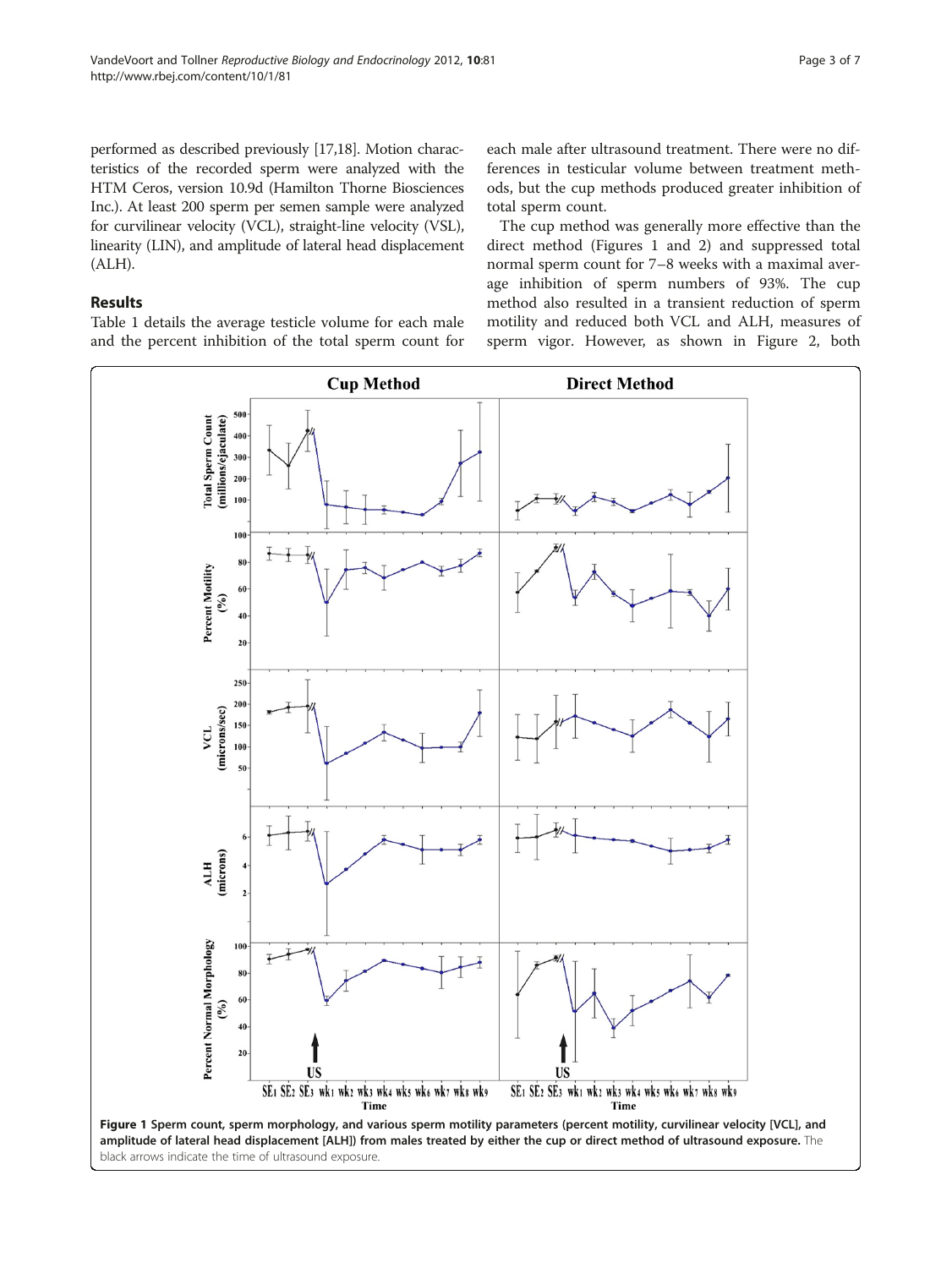methods effectively decreased the total normal sperm count for at least 7 weeks.

or direct method of ultrasound exposure. The black arrow indicates the time of ultrasound exposure.

SE<sub>1</sub> SE<sub>2</sub> SE<sub>3</sub> wk<sub>1</sub>

**US** 

Both methods of ultrasound exposure decreased the number of sperm with normal morphology (Figure [1\)](#page-2-0) as well as reduced sample-to-sample variability in the total number of normally shaped sperm (Figure 2). The direct method appeared to have a more pronounced effect on sperm morphology (Figure [1](#page-2-0)) by increasing the number of sperm with tail defects (Figure 3). As shown in

Figures [1](#page-2-0) and 2, semen quality recovered within weeks to months following ultrasound treatment. No detectable side effects, such as testicular swelling or redness, or behavior changes were noted with either ultrasound treatment method.

Animal 1, Cup Animal 2, Cup

**Animal 3, Direct** 

**Animal 4, Direct** 

#### **Discussion**

Figure 2 The total number of morphologically normal sperm in an ejaculate (total normal count) from males treated by either the cup

wk 4

**Time** 

 $w<sub>k</sub>$  5

 $w<sub>k</sub>$  6

 $w<sub>k</sub>$  7

 $w<sub>k</sub>$  8

wk9

wk 2 wk 3

The cup method, a modification of methods used successfully in the rat, the dog, and a smaller primate to



<span id="page-3-0"></span>

500

400

300

200

100

 $\mathbf{0}$ 

Total Normal Count (millions/ejaculate)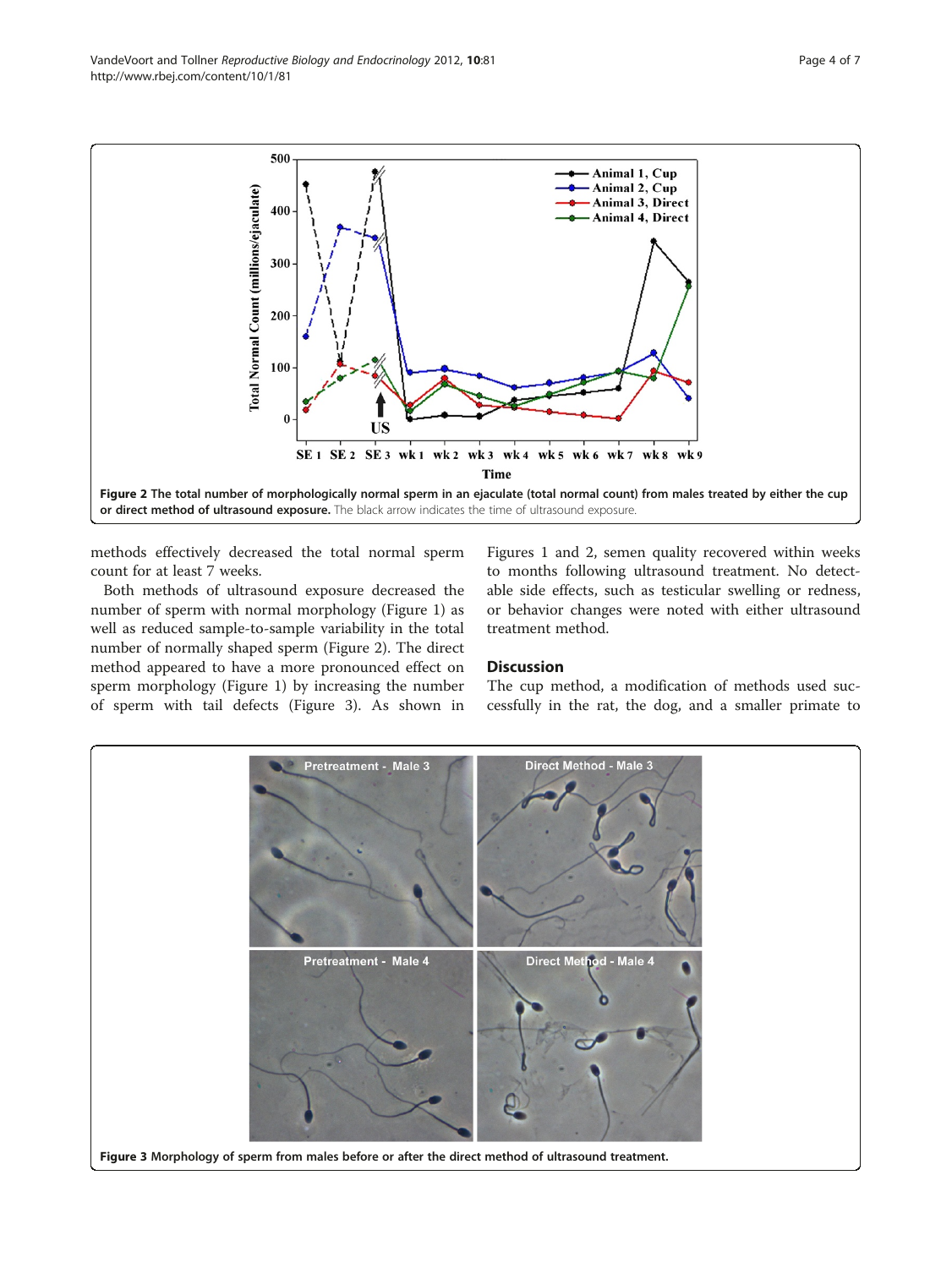suppress spermatogenesis [[1,2\]](#page-5-0), results in reduction of semen quality in adult rhesus monkeys. Unlike in other animal models, treatment did not induce azoospermia, yet the numbers of sperm that were vigorously motile and with normal morphology were exceedingly low. Within exposure method, ultrasound treatment appeared to be most effective for males with smaller testes, suggesting that higher levels of exposure may be required to achieve contraception in individuals and animals with greater testicular mass.

Low intensity therapeutic ultrasound has been demonstrated to exhibit both thermal and non-thermal effects on tissue. It has been well established that acoustic absorption by tissue can result in elevated tissue temperature; the rate at which temperature rises is proportional to the intensity of the ultrasonic beam and inversely proportionate to the density and heat capacity of the tissue [[7\]](#page-5-0). Effects believed to arise from low intensity  $(0.125-3 \text{ W/cm}^2)$  ultrasound-induced heating include changes in blood flow, increased flexibility of tendons and scar tissue, and decrease in joint stiffness [[7\]](#page-5-0). Independent of temperature, acoustic radiation produces a time-averaged force that can act on objects in an acoustic field [[19,](#page-6-0) for review]. Acoustic radiation forces can induce the rotation or spinning of particles as well as produce flow or streaming of fluids. Streaming can alter the local environment of a cell, resulting in altered concentration gradients across cellular membranes [\[7\]](#page-5-0). Radiation forces underlie a number of bioeffects including stimulation of cardiac and neural tissue, acceleration of bone healing, enhancement in collagen synthesis, and improvement in both drug uptake by cells (sonoporation), and transdermal delivery of drugs (sonophoresis) [[19\]](#page-6-0).

It is not entirely clear how ultrasound affects sperm production. Increased testicular heat alone has been shown to slow spermatogenesis, induce apoptosis in developing sperm cells, and lead to lower numbers of motile and morphologically normal spermatozoa in an ejaculate [\[20,](#page-6-0) for review]. From rodent and livestock studies, the cells that are most susceptible to damage by acute heat stress are pachytene spermatocytes and spermatids, although B spermatogonia can also be damaged if degree and duration of heat exposure are increased [[21,](#page-6-0) for review]. In men, elevated scrotal temperatures due to lifestyle, workplace environment, varicocele, or cryptorchidism are inversely correlated with sperm quality [[22-24](#page-6-0)]. From Fahim's work and Tsuruta's studies in the rat, brief exposures of the testes to low intensity ultrasound result in an increase in intratesticular and scrotal temperatures ranging from one up to several degrees Celsius above body temperature [\[1,2,6](#page-5-0)[,25](#page-6-0)]. Similarly elevated temperatures can be achieved by warming testicles in a water bath for 15 to 30 minutes, but the

effect on sperm production is not nearly as pronounced as when ultrasound is applied [[1,](#page-5-0)[25\]](#page-6-0). The mechanisms of the extra-temperature effects observed in testicular tissue with ultrasound treatment, however, are not fully understood. Fahim demonstrated that ultrasound exposure results in changes in electrolyte concentrations in fluid from seminiferous tubules and rete testes [[3\]](#page-5-0). Perhaps this finding speaks to ultrasound-induced alterations in the transport of substances across the tubule that may contribute to the stress of spermatogenic cells.

In our study, we demonstrate that the cup method, using warm saline as a coupling medium, is more effective at suppressing sperm production than direct application of the ultrasound probe to the scrotum. Initially, we found this to be a surprising result as we expected the cup method to produce more ultrasound beam scattering and therefore less focused propagation of ultrasound energy through testicular tissue. Moreover, similar conditions of direct application, reproduced by the same model of sonicator, were applied to the testes of dogs and resulted in azoospermia in all animals treated [\[26](#page-6-0)]. This discrepancy in response, as well as the lack of a consistent effect with either cup or direct methods, might be explained by differences in testes size between and within species and a general tendency of the testes to resist temperature change due to gonadal vascular and scrotal muscular and glandular mechanisms [\[20\]](#page-6-0).

Differences in testes size may account, at least in part, for the differences in efficacy that we see with ultrasound in the rhesus monkey. In both treatment methods, the male with the smaller testes exhibited the greatest reduction in sperm numbers following ultrasound. We speculate that the methods we tested did not sufficiently elevate intratesticular temperatures in males with greater testicular mass. Potentially for this reason, the cup method was superior to the direct because it provided conditions (saline bath maintained at 35-37°C) whereby testicular temperature should stay elevated during the duration of ultrasound exposure. Evidence for this possibility is provided in the rat, where the temperature of the conducting medium was an important factor for observing maximal effects with ultrasound [[25\]](#page-6-0). When saline in the ultrasound treatment cup was maintained at 37°C, the intratesticular temperature in the rat rose rapidly (within 1–2 minutes of ultrasound exposure) above body temperature [[25](#page-6-0)]. By contrast, the direct method in the monkey, by not controlling ambient temperature, likely could not overcome scrotal mechanisms for liberating heat from the testes. It should also be noted that the testes of the monkeys used in our study on average were three times larger (by volume) than testes of the dogs used by Leoci et al. [[26](#page-6-0)], and adult rhesus monkey testes in general are approximately 15 times larger (by mass) than testes of sexually mature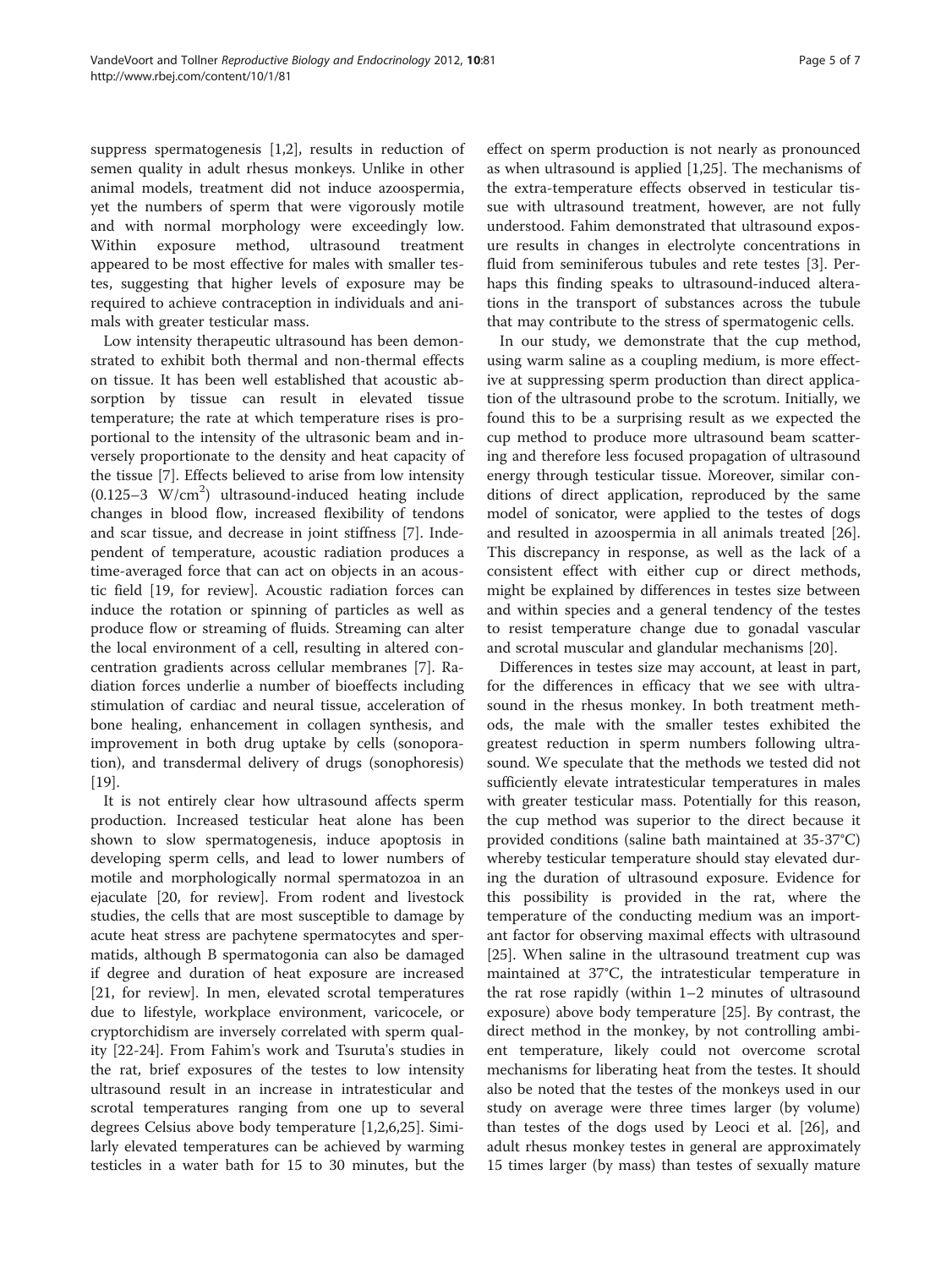<span id="page-5-0"></span>rats [[27-29](#page-6-0)]. It is therefore not surprising that similar ultrasound protocols might not produce highly similar results among species that vary widely with respect to testicle size.

An important finding of the present study is that the effects of ultrasound appear to be fully reversible. The sperm quality of all males, independent of treatment method, recovered somewhat sharply to pretreatment levels between week seven and week nine following ultrasound exposure. This trend was particularly dramatic for male #1, where sperm production was nearly eliminated (total sperm count and normal sperm count were inhibited by over 99%) in the initial weeks post treatment. Fahim reported a similarly robust recovery in sperm production following testicular ultrasound with the smaller cynomolgus monkey (Macaca fascicularis) [3]. Together these studies suggest that primate testes may be particularly resilient to ultrasound radiation, with full recovery of spermatogenic potential. If equally true for men, ultrasound could prove viable as a noninvasive reversible contraceptive provided the duration of prophylaxis can be extended. Additional studies in non-human primates are needed to determine optimal exposure conditions, perhaps including an increase in the ambient temperature, to ensure a prolonged knockdown of spermatogenesis to levels that would be consistent with providing effective contraception.

A concern with any treatment that results in heat stress of the testes is the potential of DNA damage in sperm. Mild, acute, scrotal heat stress leads to DNA strand breaks in spermatogenic cells in mice [\[30,31](#page-6-0)]. Many of these sperm progenitors are eliminated by apoptosis, but as many as 70% of the sperm that developed from thermal-damaged spermatocytes have chromatin abnormalities indicative of DNA defects [\[32](#page-6-0)]. In vivo and in vitro fertilization with these sperm results in numerous embryonic abnormities and sharply reduced rates of blastocyst formation [\[32\]](#page-6-0). These studies mirror a growing concern in the field of reproductive medicine that certain long-term health adversities seen in children are potentially associated with conception achieved with sperm possessing damaged DNA [[33](#page-6-0)]. Before ultrasound treatment should be considered as a method of reversible contraception in humans, future studies should determine whether DNA damage persists in spermatozoa following recovery of sperm numbers and normal morphology in the months following testicular ultrasound exposure.

# Conclusions

We confirm in a non-human primate species with testicles that compare in size with those of men that ultrasound treatment results in reduced sperm numbers and quality. This study provides a proof of principle that

testicular ultrasound exposure has the potential to be a viable approach for contraception in humans.

#### Competing interests

The authors declare that they have no competing interests.

#### Authors' contributions

CV and TT were involved in all aspects of this study, including design, treatment and coordination as well as various semen analyses and preparation of the manuscript. Both authors read and approved the final manuscript.

#### Acknowledgments

This work was supported by grants from the Parsemus Foundation and NIH RR00169 and RR025880. The authors wish to thank Elaine Lissner for critical review and discussions on study design, Kristin Grimsrud for data analysis, and Dana Hill for technical assistance.

#### Author details

<sup>1</sup>California National Primate Research Center, University of California, Davis, CA 95616, USA. <sup>2</sup>Department of Obstetrics and Gynecology, University of California, Davis, CA 95616, USA. <sup>3</sup> Center for Health and the Environment University of California, Davis, CA 95616, USA.

#### Received: 21 March 2012 Accepted: 27 August 2012 Published: 12 September 2012

#### References

- 1. Fahim MS, Fahim Z, Der R, Hail DG, Harma J: Heat in male contraception (hot water 60 degrees C, infrared, microwave, and ultrasound). Contraception 1975, 11:549–562.
- 2. Fahim MS, Fahim Z, Harman J, Thompson I, Montie J, Hall DG: Ultrasound as a new method of male contraception. Fertil Steril 1977, 28:823–831.
- Fahim MS, Fahim Z, Azzazi F: Effect of ultrasound on testicular electrolytes (sodium and potassium). Arch Androl 1978, 1:179–184.
- 4. Dumontier A, Burdick A, Ewigman B, Fahim MS: Effects of sonication on mature rat testes. Fertil Steril 1977, 28:195–204.
- 5. Abadir R, Harman J, Fahim M: Enhancement of ionizing radiation effect on the testes of rats by microwave or ultrasound-induced hyperthermia. J Med 1978, 10:1–1.
- 6. Abadir R, Luger A, Fahim M, Harmon J: Comparative effect of x-ray and ultrasound (inducing hyperthermia) on the testes of rats–a rationale for male castration by ultrasound. Arch Androl 1980, 4:363–369.
- 7. ter Haar G: Therapeutic ultrasound. Eur J Ultrasound 1999, 9:3-9.
- 8. Tyagi A, Rajalakshmi M, Bajaj JS, Kumar VM: Effects of long-term treatment with testosterone enanthate in rhesus monkeys: I. Pharmacokinetics of testosterone, testicular volume and liver metabolism of testosterone. Int J Androl 1999, 22:139–147.
- 9. Ramaswamy S, Marshall GR, McNeilly AS, Plant TM: Dynamics of the folliclestimulating hormone (FSH)-inhibin B feedback loop and its role in regulating spermatogenesis in the adult male rhesus monkey (Macaca mulatta) as revealed by unilateral orchidectomy. Endocrinology 2000, 141:18–27.
- 10. Tomova A, Deepinder F, Robeva R, Lalabonova H, Kumanov P, Agarwal A: Growth and development of male external genitalia: a cross-sectional study of 6200 males aged 0 to 19 years. Arch Pediatr Adolesc Med 2010, 164:1152–1157.
- 11. Aslan Y, Atan A, Omur Aydın A, Nalçacıoğlu V, Tuncel A, Kadıoğlu A: Penile length and somatometric parameters: a study in healthy young Turkish men. Asian J Androl 2011, 13:339–341.
- 12. Sarason RL, VandeVoort CA, Mader DR, Overstreet JW: Electro-ejaculation by direct penile stimulation of restrained but unanesthetized macaques. J Med Primatol 1991, 20:122–125.
- 13. Cooper TG, Noonan E, von Eckardstein S, Auger J, Baker HW, Behre HM, Haugen TB, Kruger T, Wang C, Mbizvo MT, Vogelsong KM: World Health Organization reference values for human semen characteristics. Hum Reprod Update 2010, 16:231–245.
- 14. World Health Organization: WHO laboratory manual: the examination of human semen and sperm-cervical mucus interaction. 2nd edition. Cambridge, UK: Cambridge University Press; 1987.